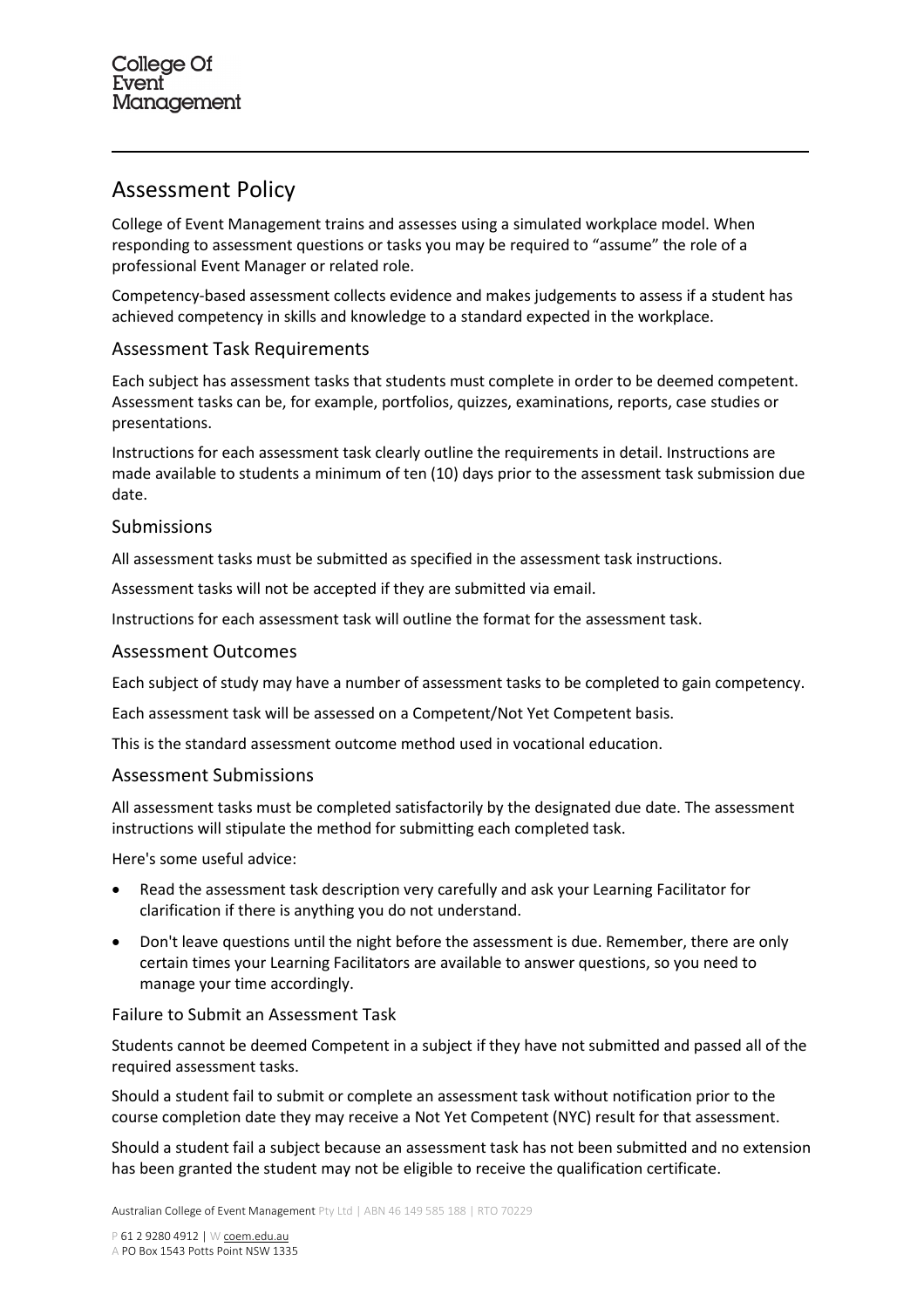NOTE: Computer failure is not a valid reason for not submitting an assessment task.

## Subsequent Attempts

Students have a right to a **maximum of two attempts** to achieve competency in an assessment.

Failure to submit an assessment by the due date without prior approval with count as one attempt.

| First attempt not submitted.                       | One further attempt available.                                             |
|----------------------------------------------------|----------------------------------------------------------------------------|
| No application for extension                       | Must be submitted by the                                                   |
| received.                                          | agreed date.                                                               |
| First attempt received by due<br>date. NYC result. | One further attempt available.<br>Must be submitted by the<br>agreed date. |
| Second attempt received by                         | Further attempts may attract                                               |
| agreed date. NYC result.                           | additional fees.                                                           |
| Second attempt not received                        | Further attempts may attract                                               |
| by agreed date.                                    | additional fees.                                                           |

It is the student's responsibility to apply in writing to schedule a subsequent attempt date.

In all cases, the due date for subsequent attempts and remarking will be determined by the Course Admin within a reasonable time-frame.

## Extensions

There may be circumstances in which you will need to request an extension for the submission of an assessment task. These circumstances may include:

- Illness/medical
- Compassionate
- Religious observance
- Community service e.g. jury duty
- Employment obligations

To be eligible for an extension for any of these reasons you must submit a request in writing a minimum of 48 hours before the due date in most cases.

In Canvas, you must submit your request to the Help Desk.

In Open Learning you must message your Learning Facilitator in the OL platform.

Email notifications cannot be accepted.

Your Course Admin will confirm in writing if an extension has been granted.

You may be required to provide documentation to support your application. For example, a medical certificate, jury duty request, letter from employer etc.

Australian College of Event Management Pty Ltd | ABN 46 149 585 188 | RTO 70229